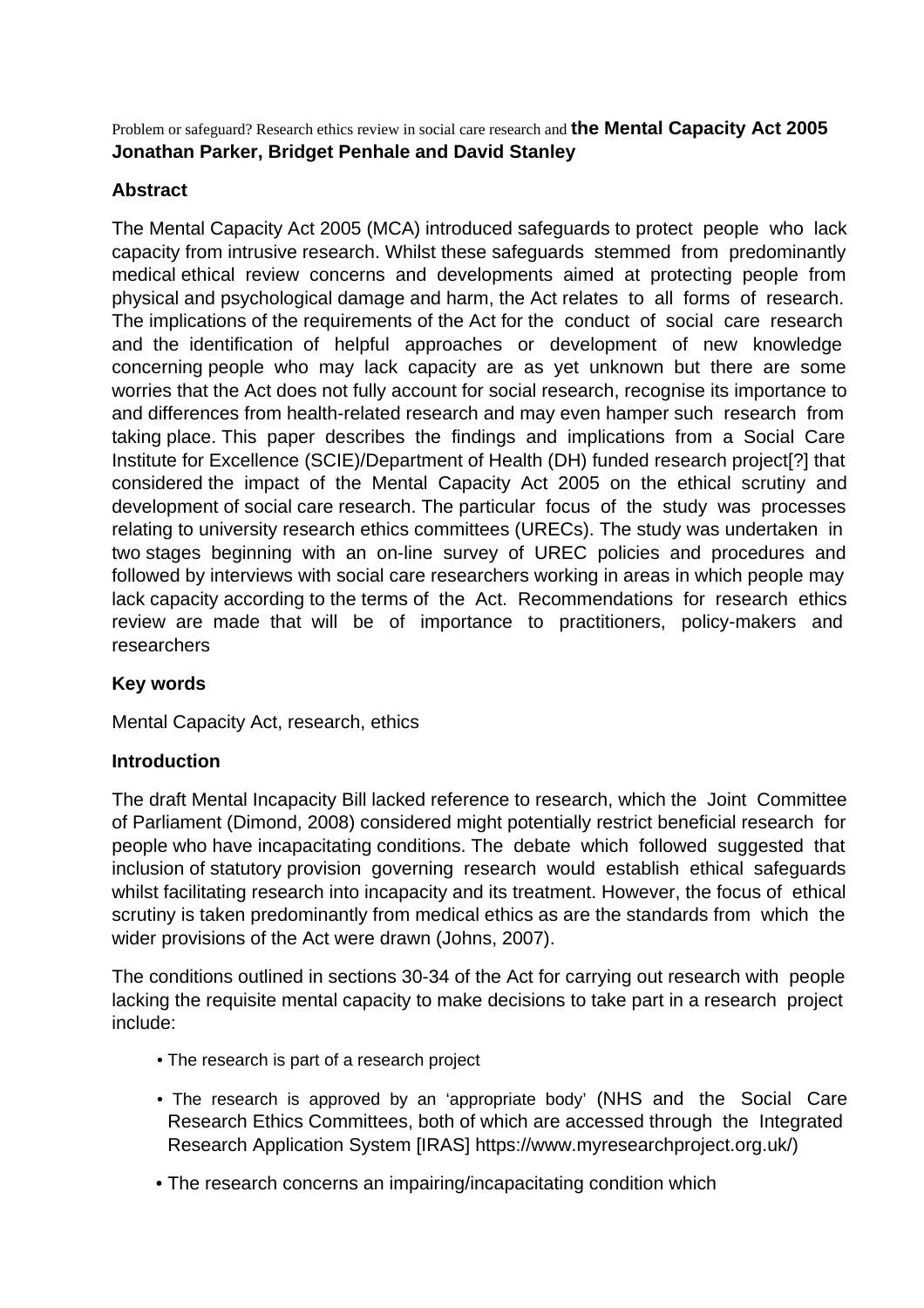- can only be carried out with people who lack the capacity to consent
- must have potential benefits to the person or wider society and not impose a disproportionate burden
- is intended to provide knowledge of causes and treatment of the condition
- carries negligible risks, maintains freedom of action and privacy, and is not unduly invasive
- The research complies with the requirement to consult with carers or a third party

Dominelli and Holloway (2008) state that social care research ethics and governance have lagged behind health and medicine. They propose the adoption of appropriate ethical scrutiny to bring social care 'into the fold' but also consider the process of engaging with people who use services which they believe reflect different ways of knowing and being to those promoted within medical and health professions. From little and generally informal regulation in social care research, wide changes have been brought about by the introduction of the Department of Health Research Governance Framework for Health & Social Care (DH, 2005). Social care research in the UK has always engaged with National Health Service (NHS) ethical review to gain access to participants within those settings but differences in ways of understanding and in types of research militated against the wholesale adoption of NHS governance processes. However, the DH Framework broadly reflects issues in health research. The MCA states that the capacity to make a decision to take part in a research project is central (Johns, 2007). This capacity relates to understanding information relating to the decision, being able to retain that information and to evaluate and communicate the decision (see s.3). Consent is decision-specific and so assessment is necessary for subsequent decisions where capacity may be deemed to be impaired or lacking. Johns (2007) believes that the requirements of the MCA concerning intrusive research applies to almost all social research, interpreting s.30 as referring to any research that normally requires informed consent. The Department of Health has subsequently issued a clarification of the meaning of 'intrusive research' under s.30 (2) of the Act as:

"wide ranging and covers all primary data collection, apart from that which involves the collection of anonymised, or effectively pseudonymised, data where there is no breach of the Data Protection Act (DPA) or the common law duty of confidence. **It is not limited to medical or biomedical research that is physically invasive** (e.g. the collection of tissue samples)." (DH, 2009, p1)

This has great implications for the ethical scrutiny of social care research because of its substantial breadth.

#### Rising emphasis on ethical review in social science

However, increased ethical review and research governance has been criticised by medical researchers (Wald, 2004; Walley, 2006), psychologists (Malouff and Schutte,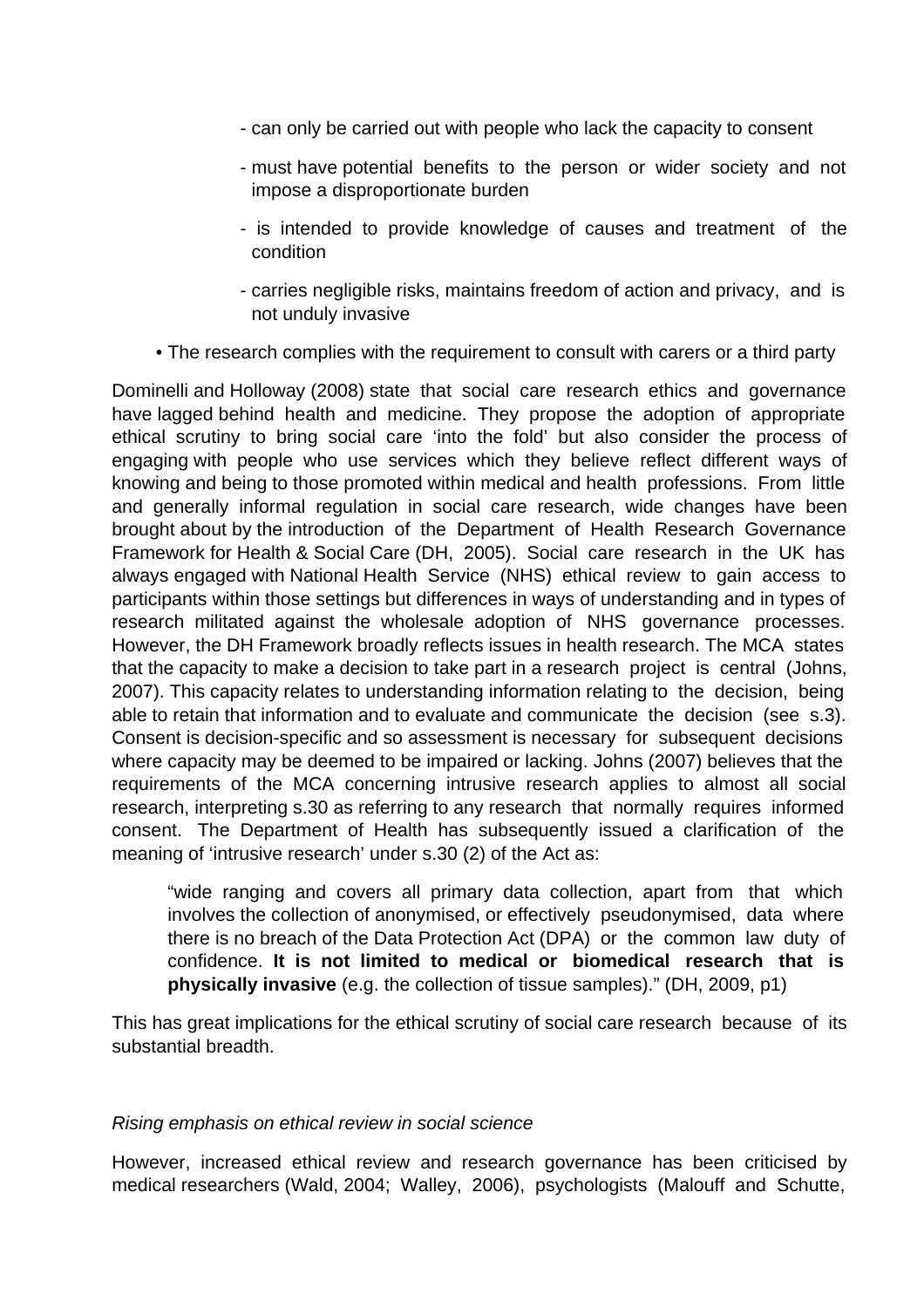2005) and social scientists who believe ethical scrutiny has been transported from biomedical research and developed insidiously as a form of 'ethics creep' (Haggerty, 2004), or represents a fundamentally flawed and anti-democratic attack on social research (Dingwall, 2006; 2008).

Questions of potential harm, to participants and researchers, and the protection of vulnerable people from abuse are at the centre of research ethics scrutiny. However laudable these aims are at first glance, not all social researchers recognise these as issues in social research settings. Dingwall (2008) argues that ethical scrutiny is fundamentally wrong in respect of social research because of its damage to knowledge production and the lack of harm caused by humanities and social research.

Dingwall's (2008) position does not take into account the power relations that exist in relationships between researcher and researched, potential harm (Aldred (2008) nor the aspects of decision-making ability and vulnerability of prospective participants which the MCA seeks to address. Neither does this acknowledge that, with the implementation of the MCA, certain forms of research are unlawful unless approved by an 'appropriate body'. However, his views are important. The development of ethical scrutiny in universities has been politically and economically driven by the need to address research council requirements, insurance and funding issues. In health and social care research, it has also been driven by the Department of Health's research governance framework with its associated governance arrangements and operating procedures.

Calvey (2008) adds to the concerns about ethical scrutiny. He suggests that the focus on informed consent as a touchstone in ethical review marginalises covert methods which could have an important role within social science research. Aldred (2008) states further that how open and transparent researchers should be needs to be more fully debated and believes a simplistic approach may put researchers at risk. Calvey (2008) calls for dialogue with university RECs to ensure that social research is not damaged by a focus on biomedical approaches to regulation, suggesting that in much social research the engagement with ethics is an on-going and often a situated process that continues throughout the life of a project and is not simply undertaken on a single occasion, for example at the beginning of a study.

Hedgecoe (2008) acknowledges that an increase in emphasis on ethical review has led to concern amongst some social scientists. However, his research suggested that social scientists were not considered differently to medical researchers when RECs reviewed proposals.

Dixon-Woods et al. (2007) analysed NHS REC letters to gain insights into the ways in which they operated, finding that letters conferred a degree of authority on what was deemed to be ethical practice; functioned as a kind of institutional display and specified the nature of the relationship between researchers and a REC. RECs fixed the meaning of what might be deemed ethical in two ways: by identifying the features of a proposal which constitute ethical areas of concern and actively or passively prescribing what ethical conduct is required in relation to these areas of concern. The REC letter has the power to ascribe a favourable opinion which constitutes whether an application is ethical or not. Dixon-Woods et al. believe that what is needed for successful passage through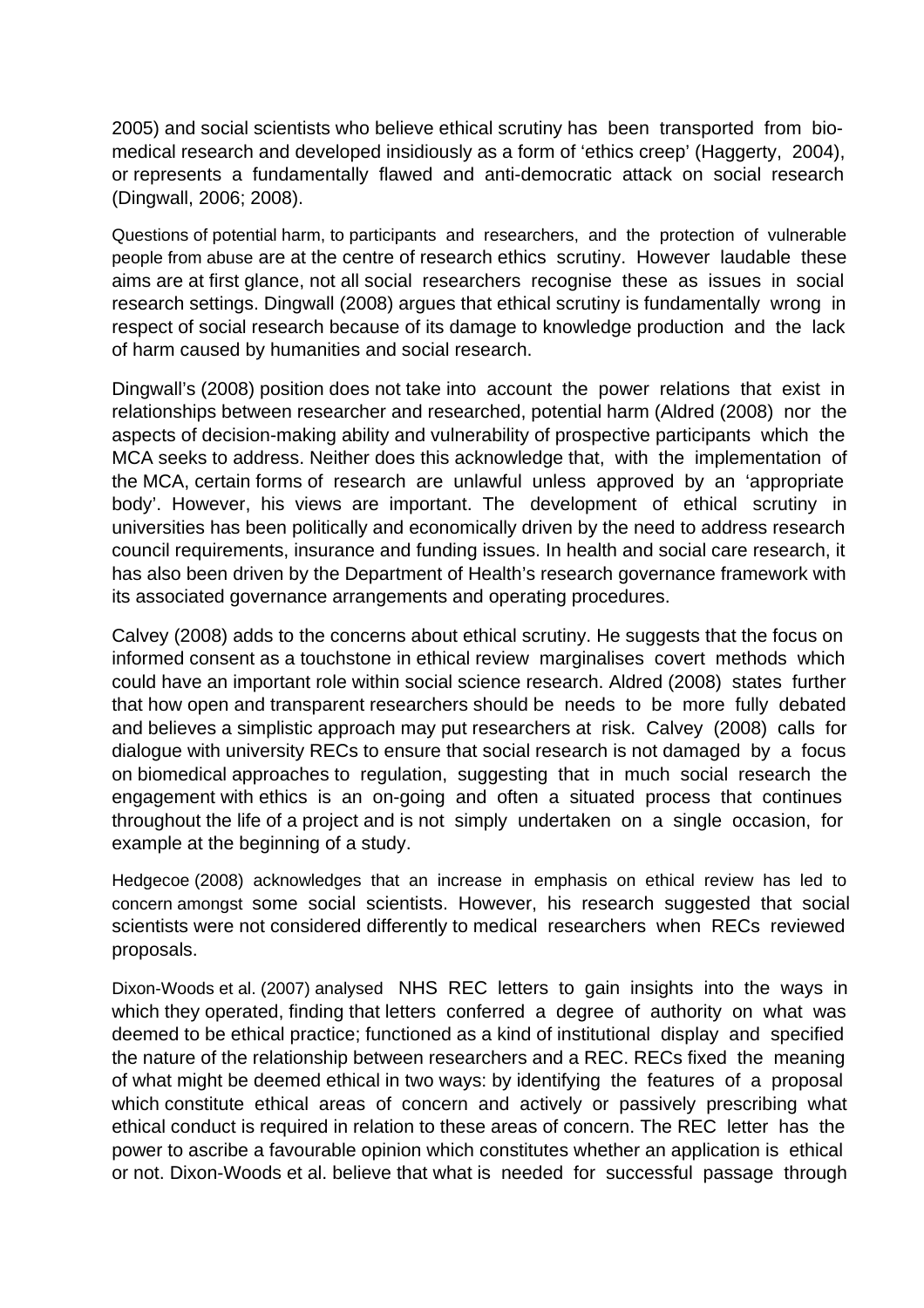ethical review is the competence to make appropriate displays of docility, deference, submission and acting as a supplicant to the REC.

The area of ethical review is contentious and ongoing with the introduction of the MCA. Debates indicate that there is a potentially huge area for review that requires consideration. However, the differences between social research and biomedical research appear to have been largely skirted over and inadequately considered, with potentially problematic consequences.

### **Study**

### Methodology

Our research was undertaken in two stages during 2008. Ethical approval for the study was obtained from the lead university's REC. Firstly, we undertook a survey of 30 university RECs using a diverse sample of universities in England and Wales[?] engaged in social care research in order to determine the practices of the REC in each university. The second stage concerned 12 semi-structured interviews which were undertaken with social care researchers involved in research with people who may be vulnerable and who lack decision-making abilities to give consent to involvement in research. Most of these interviews were conducted by telephone, although there was one face-to-face interview and three further responses by email. Interviews were recorded and transcribed. Wherever possible, respondents were sent a copy of the guiding protocol for the interview prior to the interview in order to familiarise themselves with areas for deeper exploration. The research aims were outlined by researchers prior to each interview and the confidentiality of respondents and anonymity of data provided was assured.

A qualitative approach to the thematic analysis of primary themes, identification of subthemes and interconnections was undertaken in respect of the interview data collected.

## **Findings**

It was quite illuminating that none of the researchers contacted as part of this research and who, because of their research interests, background and publication histories, might be thought to be key social care researchers had submitted recent proposals in areas in which capacity and decision-making abilities were central since the implementation of the Act. There was also some degree of misunderstanding and a lack of clear knowledge amongst researchers about the implications of the Act for social care research. One respondent highlighted some of the tensions between the Department of Health research governance requirements, local authority governance procedures and the demands arising from the MCA. There was a consensus about the need for additional clarity and simplicity in respect of requirements for the ethical scrutiny of non-NHS research.

#### Internal university processes and research ethics

Universities approached the process of research ethics review in broadly similar ways, although those institutions which are less research intensive offered less formal guidance about their practices and the organisational structure of university RECs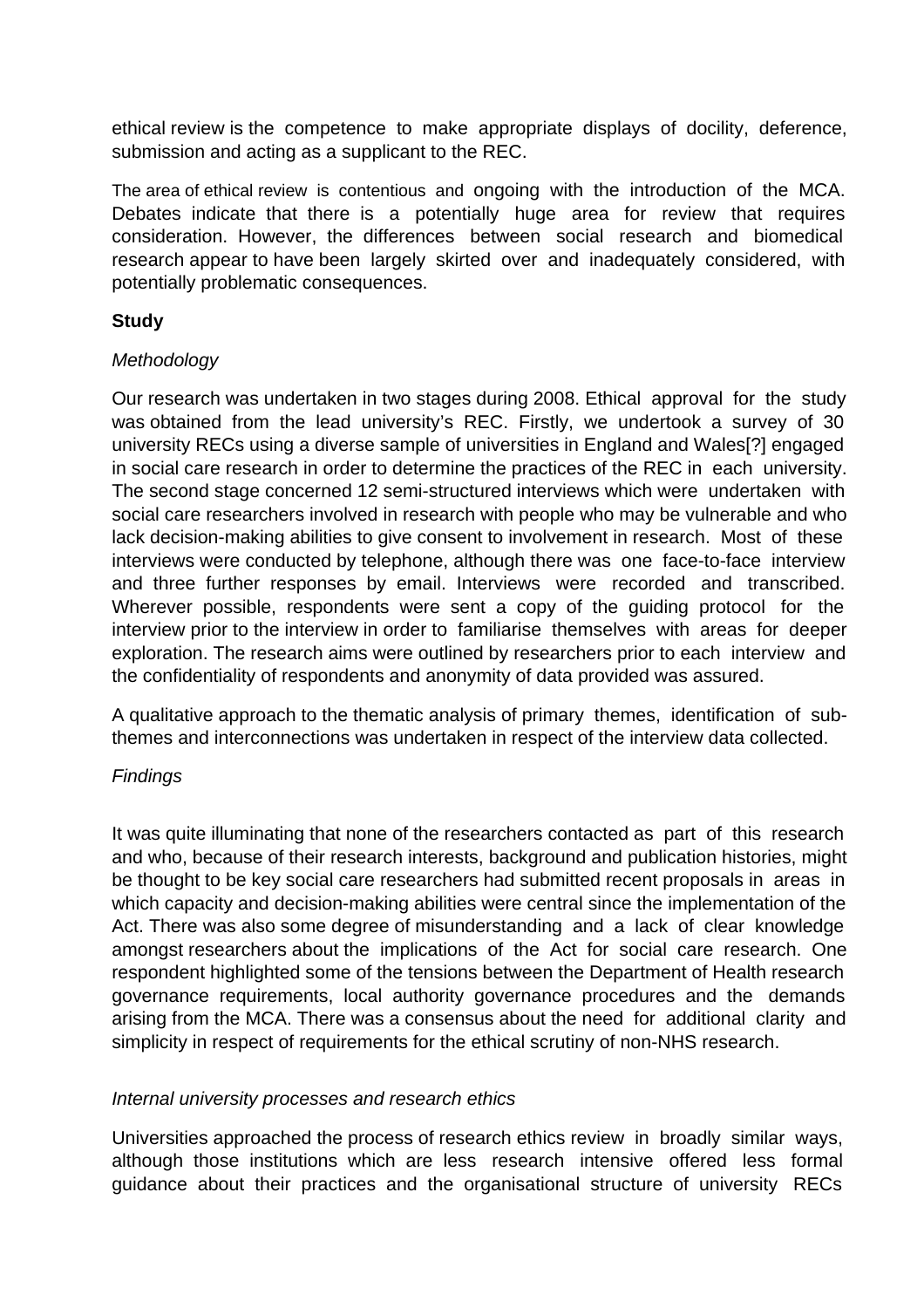differed. The MCA was rarely mentioned explicitly within the documentation obtained/gathered. However, this did not necessarily imply that universities were not equipped to scrutinise research proposals effectively and appropriately or to refer researchers to an 'appropriate body' where capacity may be an issue. Most universities in our sample had advice, policy or procedures to signpost researchers to NHS ethics committees, which seemed to anticipate the requirement to refer proposed research with people who lack capacity under the Act to a designated 'appropriate body'. Further work may be necessary to determine how university RECs will refer proposals to the Social Care Research Ethics Committee (SCREC), established in 2009 as an 'appropriate body' under the Act.

There were differences in UREC composition and where ethical scrutiny sat within the university structures but most respondents indicated that review was undertaken at a high level as indicated by the following quotation:

(the university) has some very clear and detailed procedures about gaining ethical approval and research that will be using human subjects. In addition it has some further guidance as to whether or not that research involves subjects who may not be able to give consent.

One respondent described an interesting addition to the UREC by including a service user representative that had been brought about by commitment to a policy designed to enhance inclusion. This innovation took place prior to the implementation of the MCA but suggests a commitment to capacity, consent, safety, inclusivity and human rights.

However, the NHS review process was considered the gold standard for research ethics where potential participants might lack capacity, reflecting a perception concerning the lack of rigour of university RECs amongst some respondents:

I think there is a perception that university processes are very much easier to get through than NHS committees. I would never think about going through the university systems if participants may not have the capacity to consent…

One social researcher who appeared rather more positive about university RECs expressed a belief that UREC processes have been tightened appropriately as a result of the implementation of the MCA. Another university had developed its own ethical review process in order to help students and staff develop high quality proposals that would be able to progress through the NHS review; a system of peer review and advice that anticipated later NHS scrutiny.

Explicit reference to the MCA within UREC policies and procedures was not common, though with the passing of time since implementation it may now be more prevalent; however, there was mention of cognate ethical issues. One respondent indicated that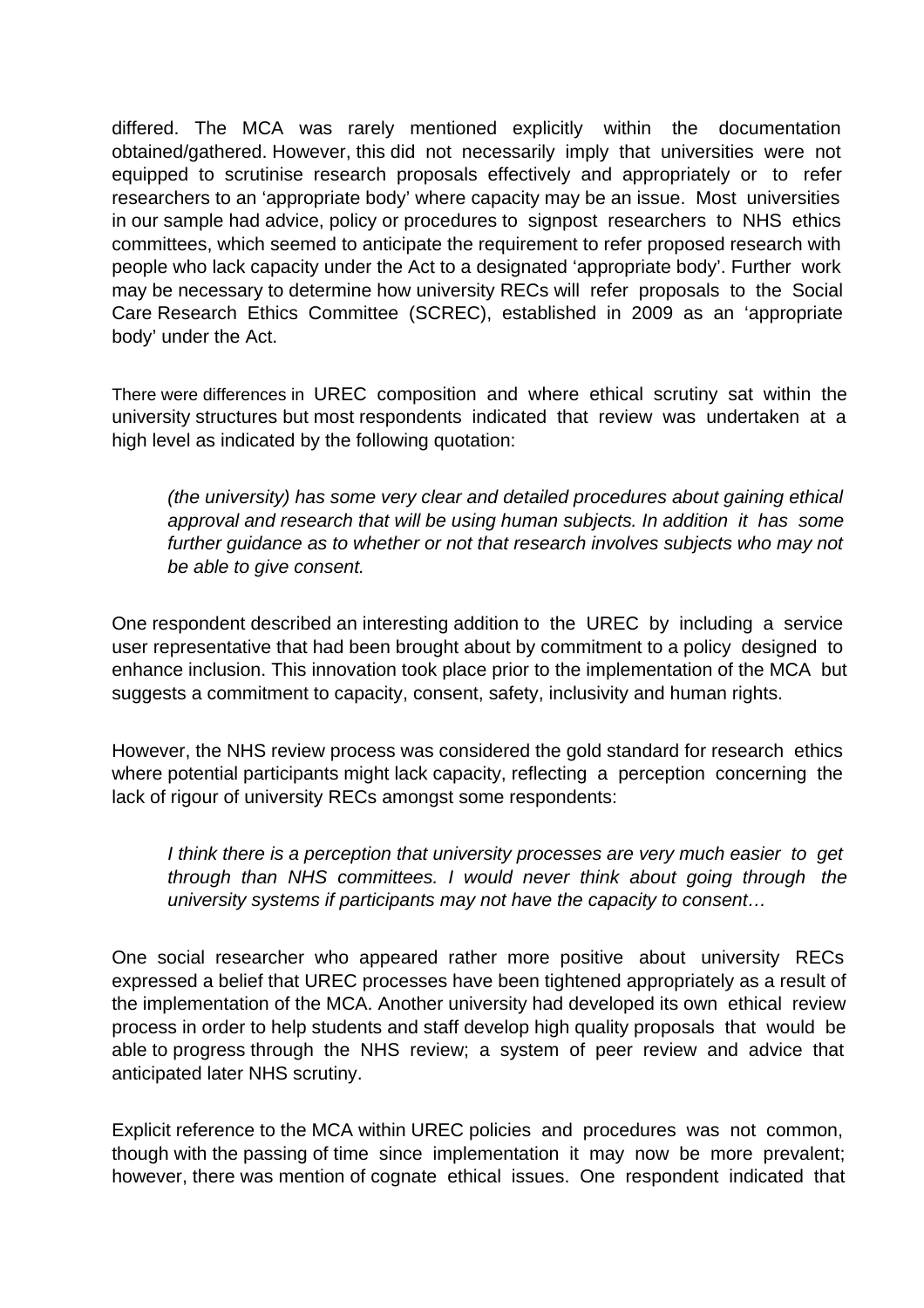there was always consideration of 'special cases' and 'vulnerable' people at the School's REC but that there was no explicit mention of the MCA. Others indicated that they would have to check their documentation to be sure the MCA was mentioned. One participant reported that the MCA had not made an explicit impact on the ways in which consent and decision-making were scrutinised within their university REC.

Of the minority who stated the MCA was referred to in their ethical scrutiny processes, training and guidance was mentioned as important in determining when an application should go to external research ethics scrutiny with a need for both aspects to assist researchers to establish the point at which a REC submission should be made.

Many university RECs still expected to scrutinise research proposals where external ethical review was required and or expected as part of their quality assurance processes. Diverse practice was found across universities. One respondent indicated that part of the ethics review form of the university asks whether the research proposal has been the subject of any other form of ethical scrutiny. One university committee:

would want to know if you've got NRES (approval) and they would be minded to accept that. In a hierarchical sense we would generally start with health and use that with local authorities as a sort of indicator of bona fide research.

Another university researcher said, however, that their committee would not be involved if a proposal had been through NRES and that they would not want duplication of scrutiny to happen. A question arises as to whether duplication of scrutiny helps meet the requirements of the MCA or whether it might slow the progress and development of research.

Diverse practices remained in relation to the dual scrutiny of research proposals by university RECs where proposals were externally reviewed. This may be because universities have moral, insurance and legal responsibilities for the research conducted by them and in their name. As such university RECs have developed an expertise in assuring the ethical, as well as scientific, propriety of research, together with the risks and benefits that may accrue. We assume that audit of ethics approval at least will continue, even when external approval is required. This could help to ensure research proposals are of the highest quality prior to submission for external ethical review thus reducing the workload of those committees in filtering out any proposals which are not of the right calibre.

We asked if a 'policy implementation gap' was apparent from the documentation given that the MCA was rarely referred to explicitly. This may demonstrate a need for policy, procedure and guidance up-dating and not necessarily a lack of awareness of changes affecting research ethics. Indeed, the documentation, and our experience of university research ethics committees, indicates that committees and chairs were well aware of external as well as internal responsibilities in respect of proposal scrutiny.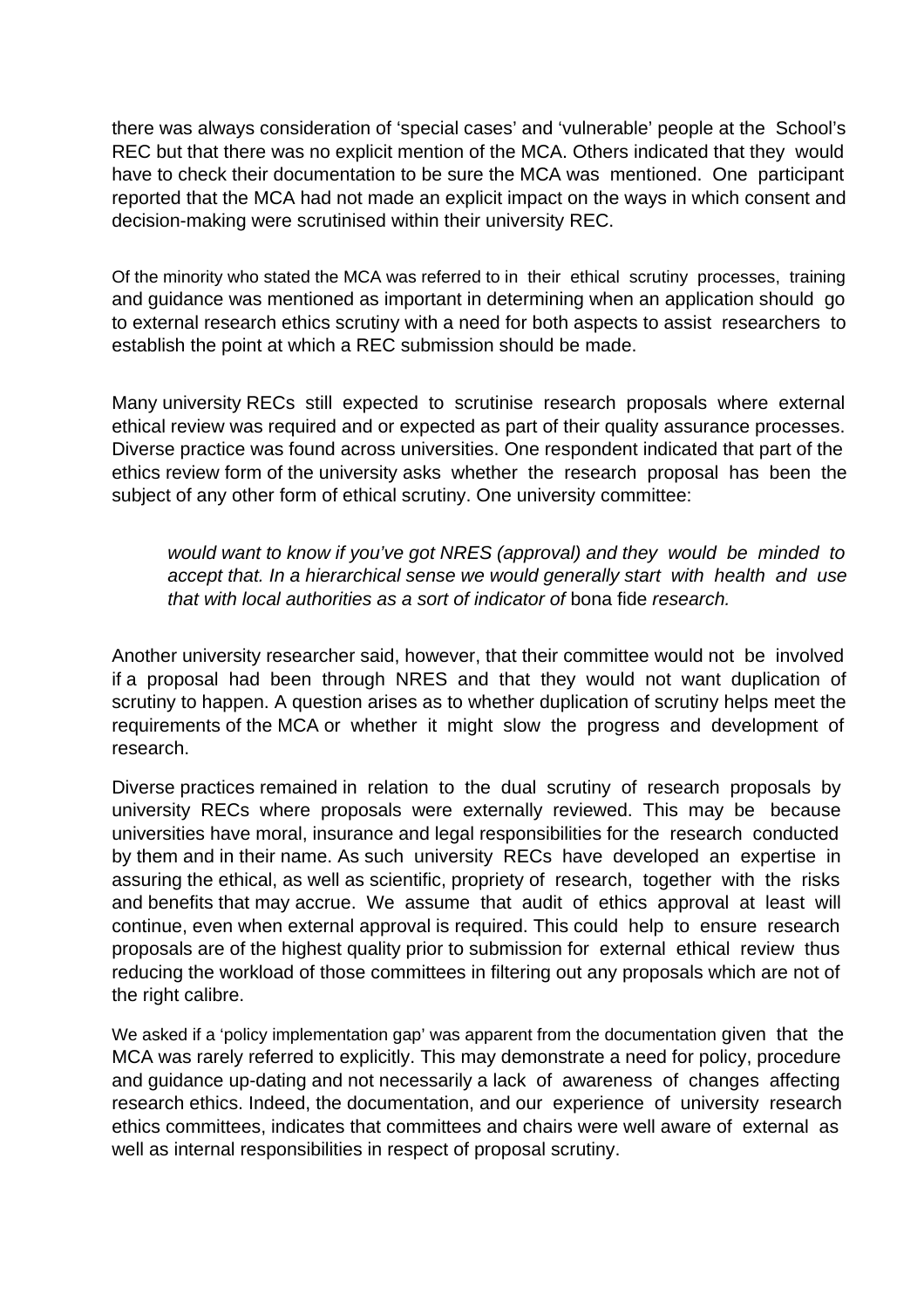#### Positive perceptions of the MCA

Increased regulation and review was considered, by some, as useful and positive for both participants and for researchers. One respondent found the experience of dual process of review extremely valuable in safeguarding participants. Internal scrutiny was believed by another respondent to assist in determining capacity to take part. An additional interviewee indicated that the MCA requirements would assist her/him to look more closely at issues of informed consent and capacity, how this might change for participants over the course of the research and how informed consent might be given and facilitated in different and possibly more creative ways.

One respondent described a developing research project concerning people with Alzheimer's disease. The question of determining the decision-making capacity of participants was a clear focus of this researcher:

…there is the issue that not all people with dementia lack capacity to decide whether or not to take participate…and indeed nobody is quite sure, dementia being what it is, when a person loses capacity or whether they have it. So, we will go through the appropriate channels and we're quite pleased there are specialist committees for consideration of these issues.

I'm a person who's very much inclined to believe there's a spectrum of decisionmaking abilities and that people have the right to participate in research rather than always trying to exclude them.

The definition of capacity and tensions between health and social care views  $-$  right to protection from harm and right to participate – is central. For this researcher the principle of presumption of capacity, which in any event is a legal requirement under the MCA irrespective of whether the research is located within the NHS, held sway and added an interesting perspective to non-NHS based social research and determining the capacity of potential participants to make decisions. A different interviewee also considered how external scrutiny:

forced me to go back and do a lot more work and think about vulnerable people's capacity to make decisions and to demonstrate in a very transparent way how I thought about groups of people who may be vulnerable; how I'd come to a judgement about what they were consenting to.

Barriers to research resulting from the MCA

Not all respondents were so positive about the MCA and some believed the prescriptions of the Act might be detrimental to research proposals being submitted: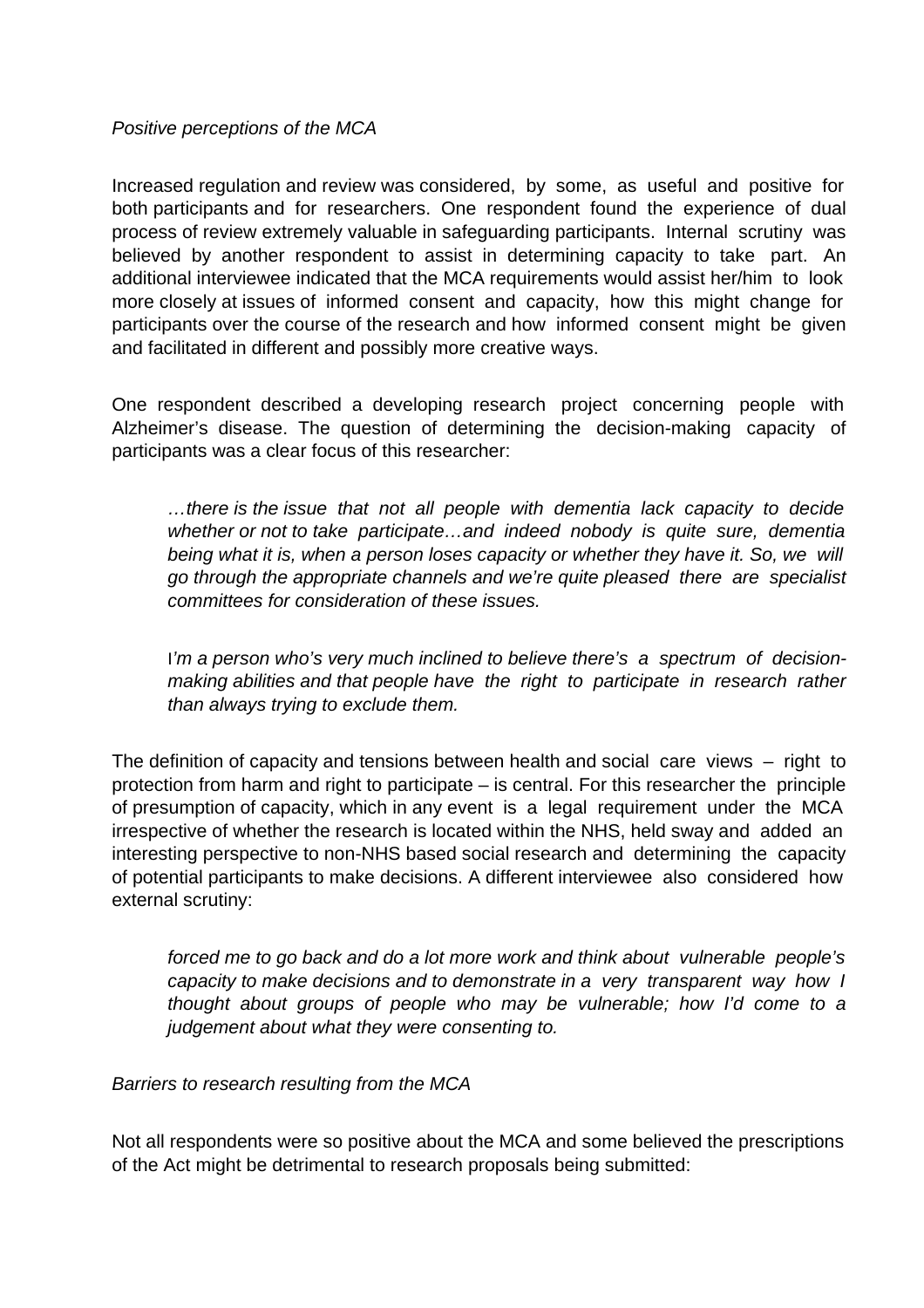My own recent application about the MCA did not specifically involve service users, but included professionals. On reflection, I think I specifically avoided (including service users), which is an interesting observation, and I think that such research may be becoming seen as difficult. I think that researchers may think there are obstacles to doing this type of research and could see this area as too difficult in terms of gaining approval and so may avoid this type of research.

Others saw problems in the ways in which university RECs looking at research with people who may/might lack consent under the Act might/could consider issues of consent and capacity in 'narrow' ways, which could militate against research. A perception of a medical orientation of the MCA in relation to research ethics was highlighted by respondents. One consequence of the Act is that no research which involves people who lack capacity to give informed consent can be approved by a UREC unless it is also approved by an 'appropriate body'.

The concept of informed consent is a complex issue and one which the Act brings to the fore. A respondent exemplified this by stating that:

…someone may lack the capacity to be involved in a research programme but may be perfectly able to answer research questions. Capacity to take part in a research project is very abstract whereas capacity to answer questions may be clearer to individuals.

The same respondent identified concerns that these complexities will not be fully developed and worked out when social care operates in the context of health research processes, which are seen generally as 'more risk averse' and potentially damaging to social care research. The respondent believed that social researchers have the capacity to engage with an inclusion agenda that seeks ways of facilitating participation and engagement in research. Another researcher championed a staged approach to informed consent in which consent was sought for a stage of the research that was (in many ways) different from other aspects of the research. On reaching a further stage, participants would be approached again for a kind of 'on-going informed consent': a kind of 'Gillick competence' approach to consent. According to one participant, whilst the MCA has increased ethical scrutiny, the level of ethical review in social science research has become much more rigorous over the last few years. However, this did not detract from a concern that the Act could prevent valuable research concerning people who lack capacity:

Getting ethical approval for complicated situations, for example involving capacity, is complex and time-consuming so it may be that researchers could decide only to do work that does not include service-users.

Guidance and information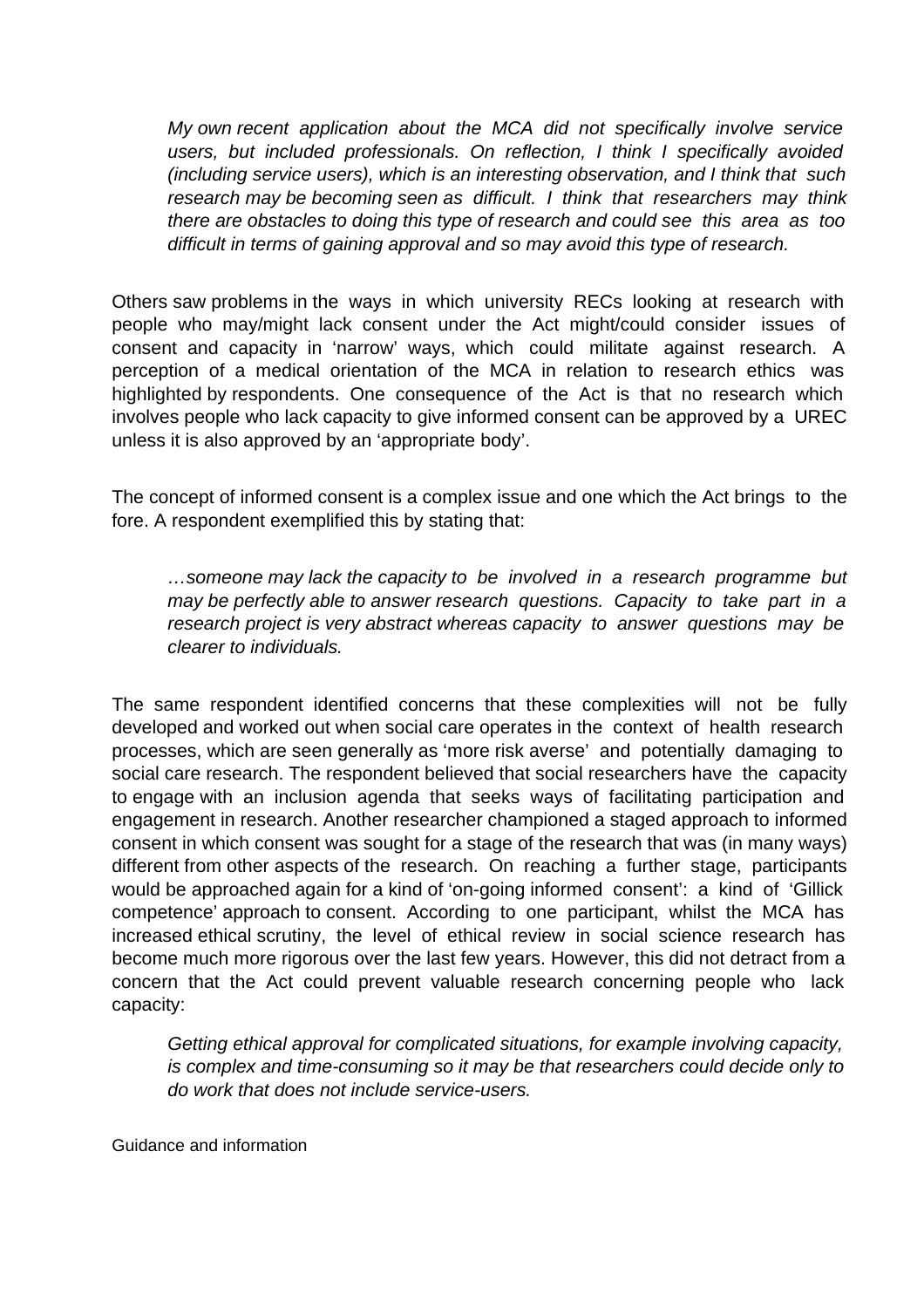There is, as yet little guidance on the implications of the Act for social care research (Brown and Barber, 2008). Dimond (2008) offers a number of case scenarios to assist researchers through the implications of the MCA. However, these examples focus on health-related research and they do not address the presumption of capacity in detail. Simple, clear and accessible one-page guidance is provided in the Welsh Assembly Government/Department of Health (2007) training set for the MCA. The Department of Health (DH, 2009) has issued a fact sheet for social scientists which does provide a number of non-health related case examples. The most comprehensive guidance is contained within the Code of Practice which provides more cogent advice in respect of social care research (para 11.14). Potential benefits to individuals involved in research may include improving social care and services, reducing risks of harm, exclusion and disadvantage and also consider the effects of the incapacitating condition on everyday life.

Suggestions for guidance, made by respondents to the interviews, included seminars where specific examples, such as defining vulnerability, determining capacity to consent, what to do when a potential participant seems to lack capacity to consent and the need for someone independent of the research who knows the person giving their view are used to facilitate discussion about core issues that might arise. Briefing papers detailing guidance were also mentioned and web-sites from specific bodies also using case examples were highlighted, such as the Alzheimer's Society. Another respondent suggested that a critical philosophical discussion concerning issues of autonomy and power and participation and benefit was needed.

Some respondents drew attention to the large amount of disciplinary guidance for various operations and processes and identified the dangers of too much information, although, again, referred to health rather than social care guidance:

I think everybody's awash with guidance and I don't think there should be more. The [MCA] Code of Practice is quite clear. If issues are coming up through NRES then they should be dealt with before starting. One thing we're not short of is guidance by everybody about absolutely everything and the more you get the less it's read.

One respondent drew attention to the potential uses of observational and covert research and how different ethical scrutiny and understanding would be required to that currently offered by NHS committees. One interviewee cogently expressed the concerns raised about research being constrained:

I would hate the outcome of MCA implementation to be a framework in which people/researchers felt that they could not do this type of research because of the interpretation of the MCA. Speaking personally, guidance would be most helpful in terms of how best to construct a case re: service user research (and) how to undertake such work successfully and ethically. I think this would also assist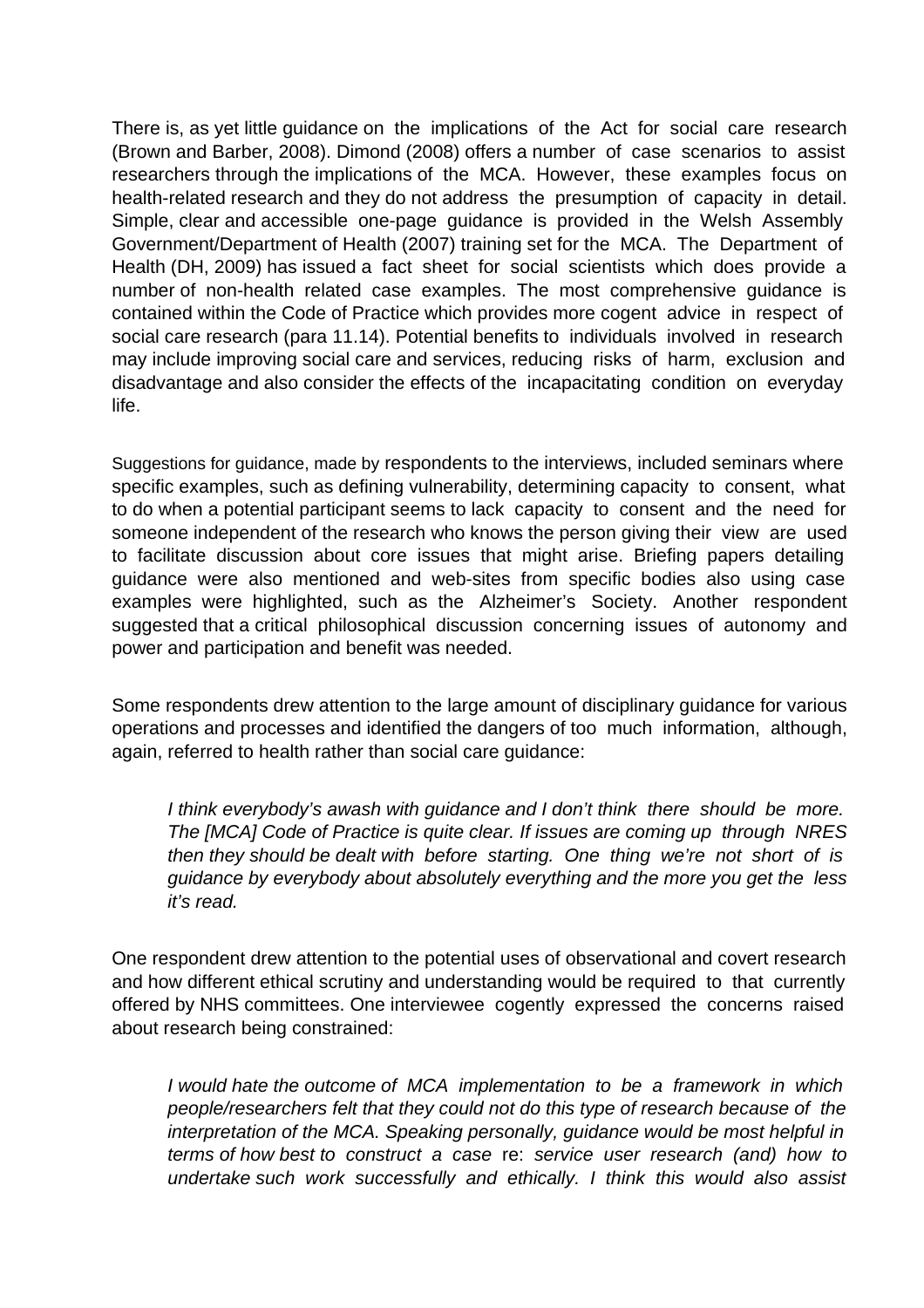#### researchers to be more ethical in their practice.

Rather than looking at guidance, some universities have developed training within their RECs. This model could perhaps be extended to provide training for the community of researchers at university-level, as arguably it is not just REC members who require training about this area. This was thought to be especially useful around issues of consent and determining capacity to make decisions. One respondent made the suggestion that 'appropriate bodies' under the Act, should be in dialogue with university RECs.

## **Analysis and discussion**

The small, purposive sample limits the research and its findings, as does its focus on researchers and university research ethics policies and processes. However, the lack of proposals put forward at the time of the study in 2008 indicates a need to address any concerns social researchers may have if we are to prevent potential damage to social care research where capacity is or may be an issue.

There were some limitations to the first phase of the study. Many universities placed their policies, guidelines and procedures in the public domain. However, at times we found that web pages were password protected for access and use by internal staff only and this may have prevented access to important ethical scrutiny material. It is also possible, given the potential for human error, that we did not identify all available material. Indeed, our pilot trawl of our own institutions highlighted the identification of different data by different researchers. However, theoretical saturation (in which no new findings were seen) was reached within the sample. Further, there was evidence that the difference between some aspects of research governance, for example the needs of local authority hosts to be satisfied that the presence of researchers would present no unacceptable risks, and the specific focus of research ethics was not always clearly understood. Similarly there were some views that the MCA prevented legitimate research from being undertaken and that, as a piece of legislation, it was risk averse.

Notwithstanding the intention to reduce duplication of ethical review (see Dominelli and Holloway, 2008), universities are likely to continue to scrutinise research proposals despite external review. This may enhance the safety of human participants involved in the research and identify core areas that could have been missed by one committee before approval was given, although it adds time and bureaucracy to the research process.

It is important to acknowledge that implementation of the MCA is in its infancy. The Act's implications for social care research are only now being explored and further work needs to be undertaken on how this develops and is played out. Since the completion of the study, the national Social Care REC (SCREC) has become operational. Resulting from extensive consultations lead by the Department of Health, and involving a wide range of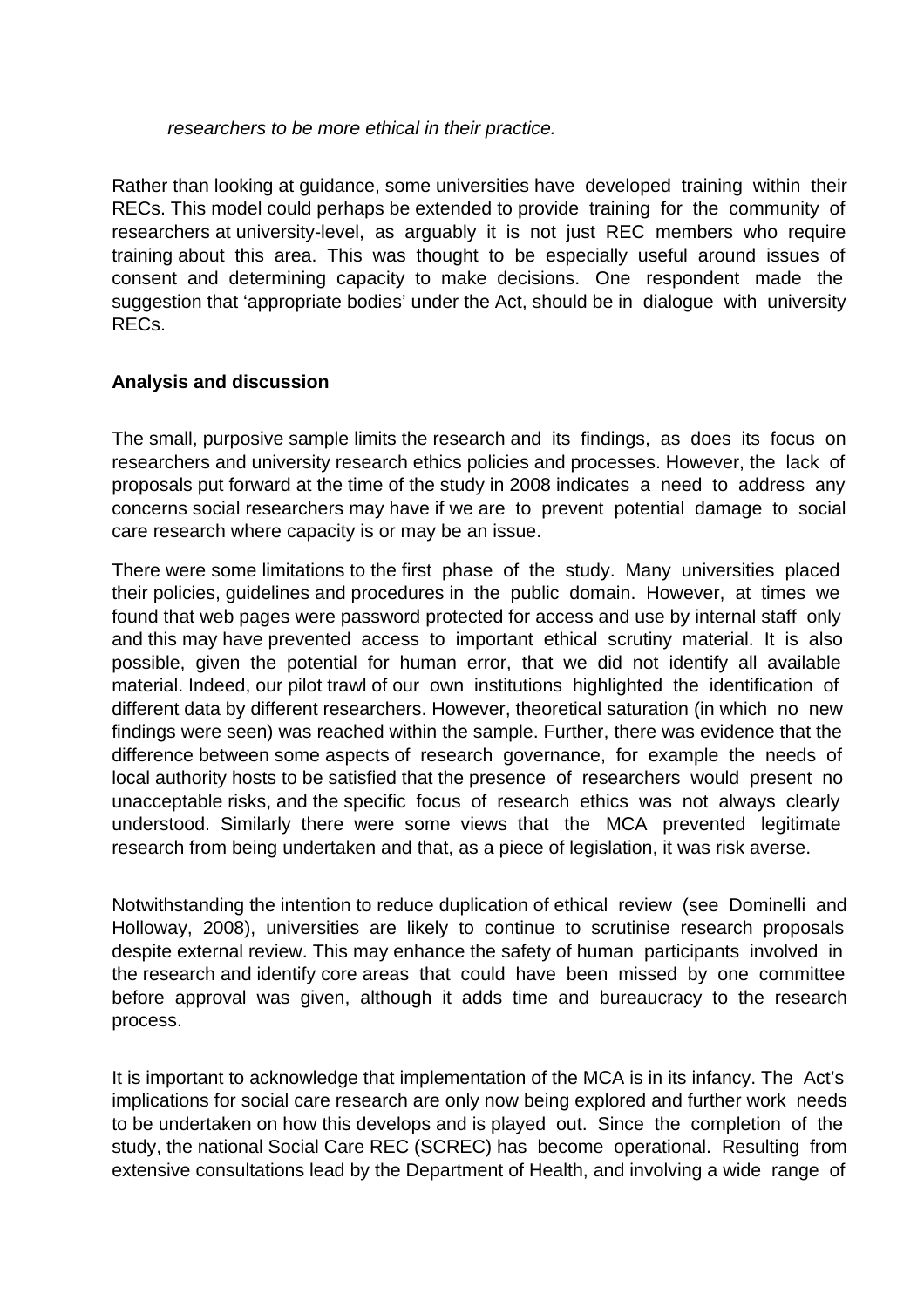stakeholders, it works to standards set by the general governance arrangements and operating procedures of the National Research Ethics Service and is recognised as an 'appropriate body' under the MCA. Its aim is to deliver a national research ethics review service, for England, and to complement, not replace, other RECs by addressing gaps in provision, and taking on some specialist roles (www.screc.org.uk; Stanley, 2009).

Some researchers appear to privilege the NHS review system, partly because of its longstanding development and partly because of its presumed or perceived rigour (see Dixon-Woods et al., 2007). This has led to practice that sees the submission of proposals to an NHS committee as a precursor or alternative to university scrutiny. Protection from harm and seeking authentic participation is important to social care researchers, although health and biomedical researchers may understand this differently. The two do not need to be subject to the same processes of scrutiny as they represent different aspects of human research and may require different criteria to judge potential harm, benefit and necessary safeguards: the notion of proportionality must therefore be a key principle when arriving at ethical opinions. Some believe that research may be stifled by the Act if a medical bias is adopted by those scrutinising proposals, mirroring concerns raised by Haggarty (2004) and Dingwall (2006; 2008). This should be acknowledged when reviewing social care research so that potentially life-enhancing and important research is not halted or retarded.

The question of guidance, however, raised diverse and strongly held views from those who wanted to be taken, step-by-step, through the process, to those who did not wish for any more guidance believing that it would complicate matters still further. The dominant focus on health issues in many ethical review processes makes the assumption that this translates easily into situations of social research and is made without question. The tensions between health and social research lead to differences in understanding issues of capacity and consent (see Aldred, 2008; Holland, 2007). The focus in social care research appears to concern facilitation for participation, where appropriate, and seeing capacity 'at the time' as being paramount. However, the Act does make it clear that consent is context specific and must be assessed by a competent person, always provided that the proposal meets the required criteria. The respondent who suggested a type of 'Gillick competence' approach to consent perhaps captures the different nature of social research. This form of process consent would generally be seen as good practice in social care and much social science research. The DH Research Governance Framework states unequivocally that 'The dignity, rights, safety and well-being of participants must be the primary consideration in any research study.' (DH, 2005, p7). It is difficult to imagine that any social care researcher would disagree with such a statement. Similarly, as we engage with the provisions and implications of the Mental Capacity Act, social care researchers must ensure that inclusion, involvement and participation lie at the heart of proposals and their ethical base.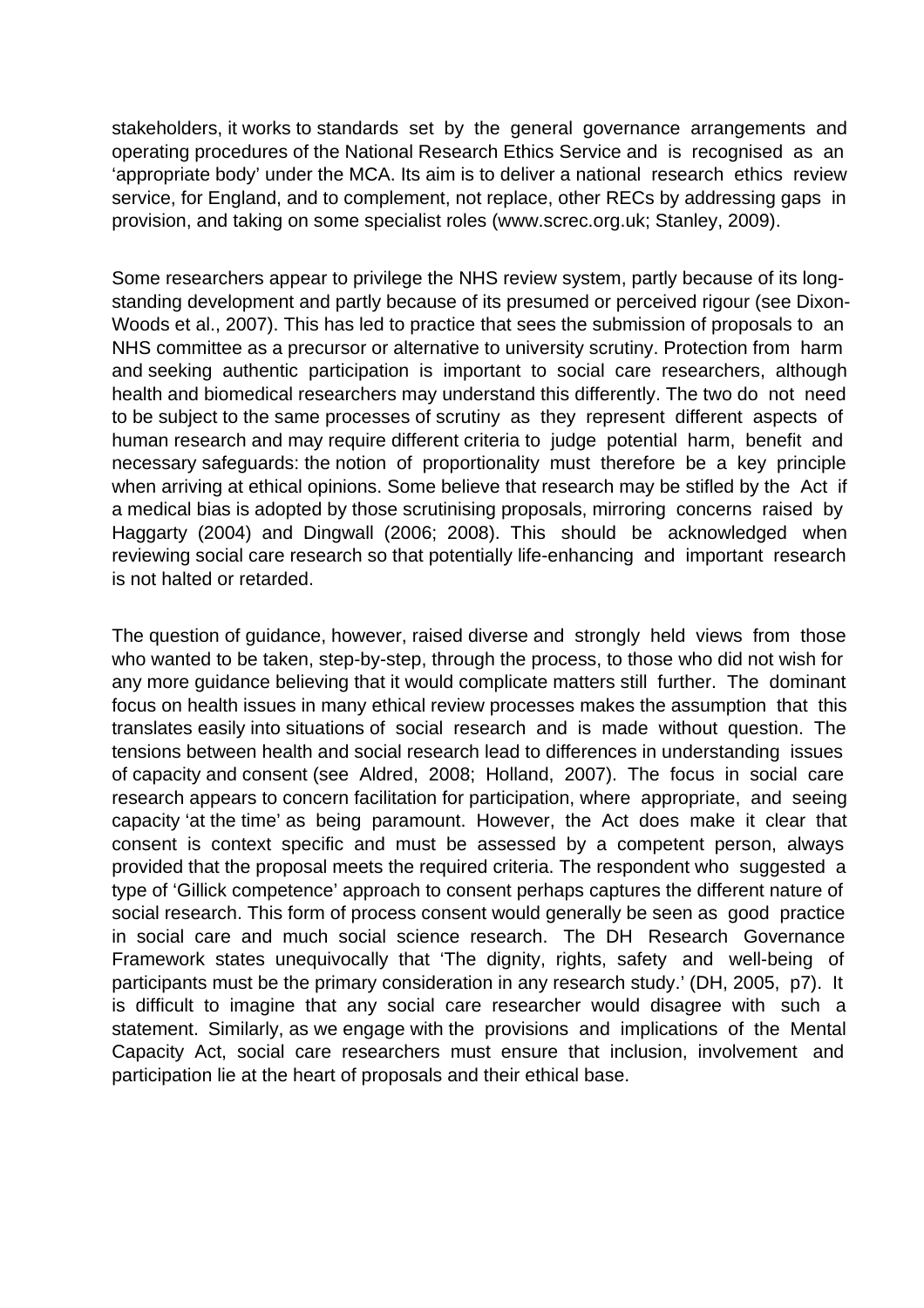### **Recommendations for practitioner-researchers and researchers**

- 1. There is a need for clarity regarding the implications of the MCA for developing social research and its ethical scrutiny. Equally there is a need for researchers to understand the duties the Act places upon them and the legal principles which underpin it. Both of these needs would be helped by more widely promoting the role of the national Social Care REC and clarifying the place of university RECs in preventing social research with potentially vulnerable participants from being stifled.
- 2. Attention should be given to university RECs' potential to assist in scrutinising social research that requires Social Care REC review.
- 3. Consideration should be given to promoting a greater understanding of the role of the 'appropriate body' such as the Social Care REC and, together with University RECs, the scope for developing guidance and case study exemplars for social researchers
- 4. University and ethical review bodies need to work together to ensure duplication is minimised, that due recognition of the need for prior planning is factored into research scrutiny and commissioning and that time delays for ethical review do not prevent research being undertaken. In support of this aspiration, a document 'Securing research ethics approval - a route map for social care researchers' has been issued jointly by the Economic & Social Research Council, the Department of Health, the Social Care Institute for Excellence the Association of Research Ethics Committees and the Association of Directors of Adult Social Services. Further work now needs to take place in order to embed these aspirations in practice.
- 5. Safety issues for participants in social care research need to be explored in more depth. This includes developing further clarity about issues relating to consent for those participants who might be vulnerable but deemed able to consent (or to answer questions) under 'normal circumstances'.
- 6. The implications of the MCA for social care research need to be further explored and made more explicit, especially within the university sector and issues relating to ethical approvals and non-NHS settings appear in need of some clarification.
- 7. Social care research has the potential to develop and promote exciting, innovative and ethical approaches to inclusion, drawing on its value-bases. Research that facilitates inclusion and participation, rather than exclusion, should be explored and the contribution of social care research to understanding and promoting the rights of people who may lack capacity under the Act requires further (careful) consideration.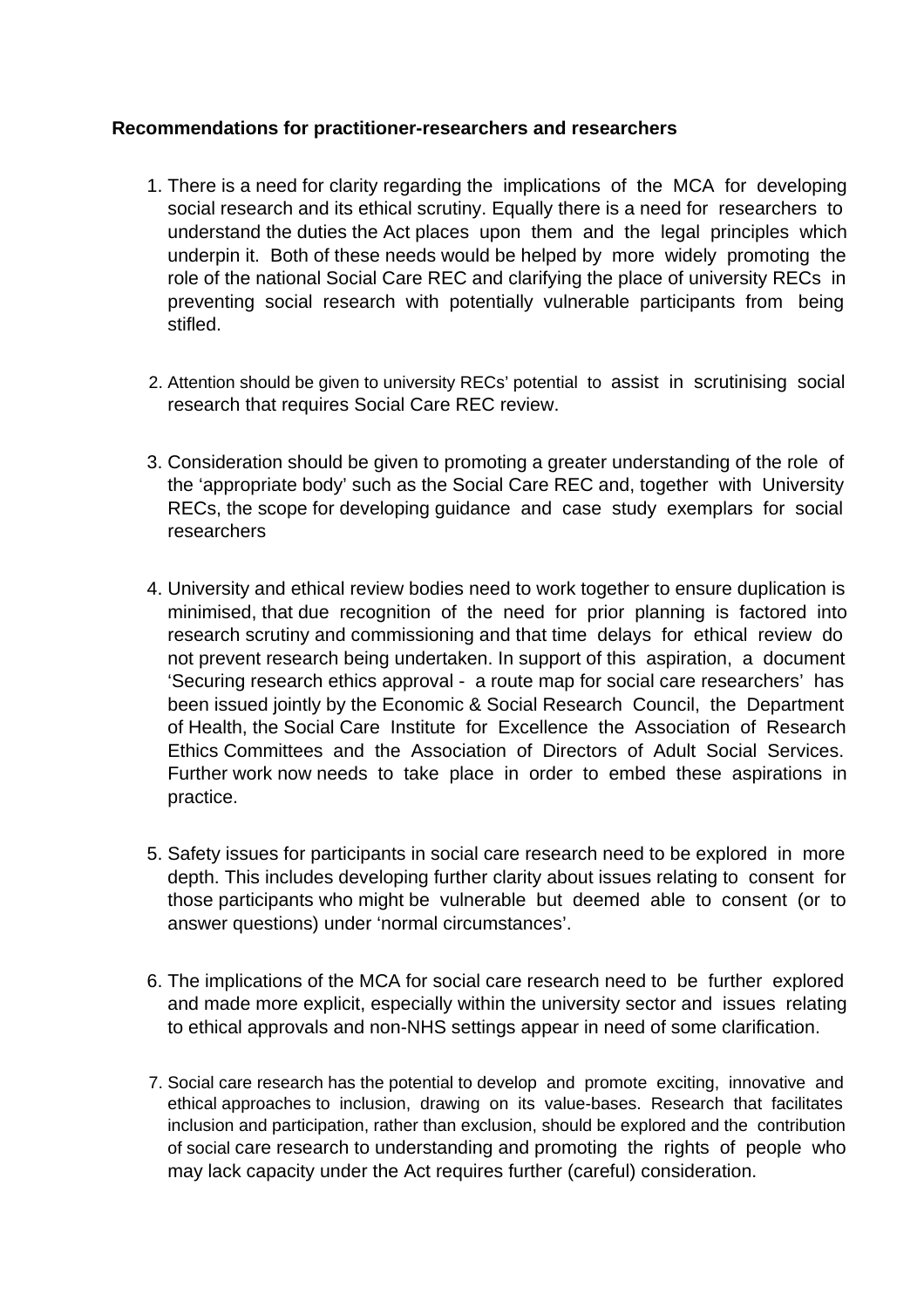#### **References**

Aldred, R. (2008) Ethical and political issues in contemporary research relationships, Sociology, 42 (5), 887-903.

Boddy, J., Boaz, A., Lupton, C. And Pahl, J. (2006) What counts as research? The implications for research governance in social care, International Journal of Social Research Methodology, 9 (4), 317-330.

Brown, R. and Barber, P. (2008) The Social Worker's Guide to the Mental Capacity Act 2005, Exeter: Learning Matters.

Calvey, D. (2008) The art and politics of covert research. Doing situated ethics in the field, Sociology, 42 (5), 905-918.

Department of Health (2009) The Mental Capacity Act – Fact Sheet for Social Scientists London, Department of Health:

- accessed14 Dec 09

Department of Health (2005) Research Governance Framework for Health and Social Care, 2nd edition, London: Department of Health.

Dimond, B. (2008) Legal Aspects of Mental Capacity, Oxford: Blackwell.

Dingwall, R. (2006) Confronting the anti-democrats: the unethical nature of ethical regulation in social science, Medical Sociology Online, 1, 51-58.

Dingwall, R. (2008) The ethical case against regulation in humanities and social science research, 21<sup>st</sup> Century Society: Journal of the Academy of Social Sciences, 3, (1), 1-12.

Dixon-Woods, M., Angell, E., Ashcroft, R.E. and Bryman, A. (2007) Written work: The social functions of Research Ethics Committee letters, Social Science and Medicine, 65, 792-802.

Dominelli, L. & Holloway, M. (2008) Ethics and governance in social work research in the UK. British Journal of Social Work 38, 1009-1024, doi:10.1093/bjsw/bcm123 Advance Acces publication March 6, 2008.

Haggerty, K.D. (2004) Ethics creep: governing social science research in the name of ethics, Qualitative Sociology, 27 (4), 391-420.